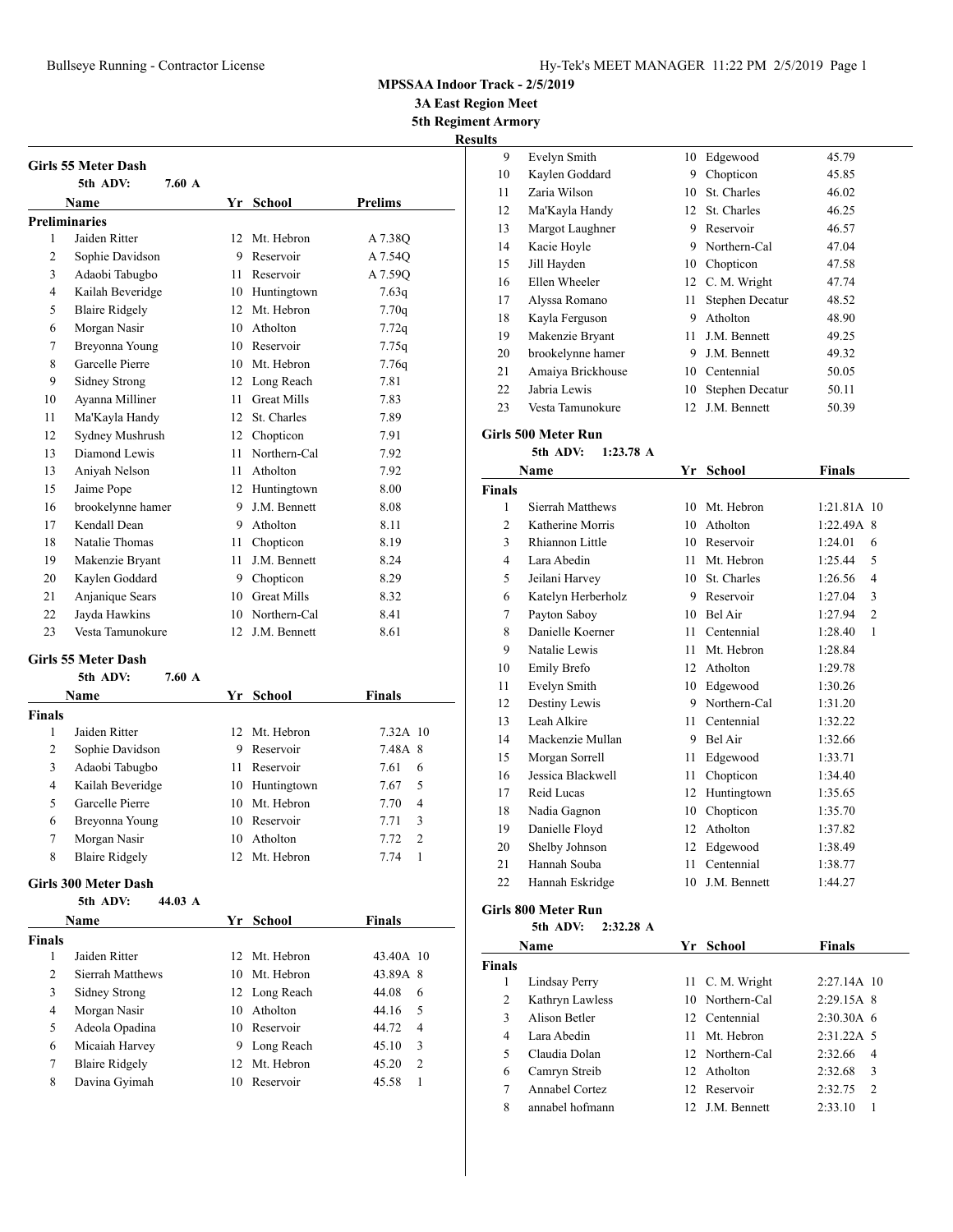**MPSSAA Indoor Track - 2/5/2019**

**3A East Region Meet**

**5th Regiment Armory Results**

|    | Finals  (Girls 800 Meter Run) |    |               |               |  |
|----|-------------------------------|----|---------------|---------------|--|
|    | Name                          | Yr | School        | <b>Finals</b> |  |
| 9  | Elizabeth Pickett             | 9  | Bel Air       | 2:33.61       |  |
| 10 | Morgan Loewe                  | 9  | Bel Air       | 2:33.75       |  |
| 11 | Abby Setzfand                 | 10 | Northern-Cal  | 2:35.23       |  |
| 12 | Caroline Shimeall             | 12 | Centennial    | 2:35.67       |  |
| 13 | Cora Blount                   |    | 12 Centennial | 2:36.36       |  |
| 14 | Jane Gorman                   | 10 | Huntingtown   | 2:38.25       |  |
| 15 | Esha Shah                     | 11 | Mt. Hebron    | 2:42.11       |  |
| 16 | Maya Feick                    | 10 | Bel Air       | 2:42.34       |  |
| 17 | Kate Hyde                     |    | 12 Reservoir  | 2:42.45       |  |
| 18 | Sophia Skinner                | 9  | C. M. Wright  | 2:42.71       |  |
| 19 | Eva Sirman                    | 12 | Huntingtown   | 2:42.99       |  |
| 20 | Reilly Tack                   | 10 | Chopticon     | 2:44.26       |  |
| 21 | Jenna Modrzejewski            | 10 | Chopticon     | 2:45.19       |  |
| 22 | Isabelle Rathbun              | 12 | Mt. Hebron    | 2:46.10       |  |

## **Girls 1600 Meter Run**

| 5th ADV:<br>$5:42.73 \; A$ |                   |    |              |               |
|----------------------------|-------------------|----|--------------|---------------|
|                            | Name              | Yr | School       | <b>Finals</b> |
| Finals                     |                   |    |              |               |
| 1                          | Oakley Olson      | 10 | Northern-Cal | 5:23.03A 10   |
| $\overline{c}$             | Lindsay Perry     | 11 | C. M. Wright | 5:23.10A 8    |
| 3                          | Hannah Mack       | 10 | Northern-Cal | 5:23.41A 6    |
| $\overline{4}$             | Claudia Dolan     | 12 | Northern-Cal | 5:25.05A 5    |
| 5                          | Alison Betler     | 12 | Centennial   | 5:28.57A 4    |
| 6                          | annabel hofmann   | 12 | J.M. Bennett | 5:30.48A 3    |
| 7                          | Elizabeth Pickett | 9  | Bel Air      | 5:41.37A 2    |
| 8                          | Annabel Cortez    | 12 | Reservoir    | 5:44.39<br>1  |
| 9                          | Aanchal Kasargod  | 10 | Atholton     | 5:46.92       |
| 10                         | Gabriella Wenham  | 9  | Bel Air      | 5:49.67       |
| 11                         | Meah Konstanzer   | 9  | Reservoir    | 5:54.30       |
| 12                         | Riley McDermott   | 11 | Bel Air      | 5:55.01       |
| 13                         | Stella Yerger     | 10 | Atholton     | 5:57.55       |
| 14                         | Nicole Nieberding | 9  | J.M. Bennett | 5:59.62       |
| 15                         | Kylie McNamara    | 10 | Atholton     | 6:02.09       |
| 16                         | Mary Gorman       | 12 | Huntingtown  | 6:03.29       |
| 17                         | Lauren Gustafson  | 9  | Mt. Hebron   | 6:03.71       |
| 18                         | Joyce Zhang       | 12 | Centennial   | 6:04.04       |
| 19                         | Maryam Alnaseri   | 12 | J.M. Bennett | 6:14.99       |
| 20                         | Carrie Lubis      | 9  | Reservoir    | 6:15.50       |
| 21                         | Mackenzie Mozzo   | 9  | Chopticon    | 6:20.48       |
| 22                         | Eva Sirman        | 12 | Huntingtown  | 6:28.76       |

#### **Girls 3200 Meter Run**

|  | 5th ADV: 12:30.01 A |  |
|--|---------------------|--|

| <b>Name</b>   |                    |   | Yr School       | <b>Finals</b> |
|---------------|--------------------|---|-----------------|---------------|
| <b>Finals</b> |                    |   |                 |               |
|               | Hannah Mack        |   | 10 Northern-Cal | 11:39.32A 10  |
| 2             | Sydney Yankanich   |   | 9 Northern-Cal  | 11:42.25A 8   |
| 3             | Oakley Olson       |   | 10 Northern-Cal | $11:44.16A$ 6 |
| 4             | annabel hofmann    |   | 12 J.M. Bennett | 11:45.78A 5   |
| 5             | Mackenzie Morrison | 9 | Bel Air         | 11:53.32A 4   |
| 6             | Cora Blount        |   | 12 Centennial   | $12:03.63A$ 3 |
| 7             | Gabriella Degrezia |   | 12 Atholton     | 12:25.47A 2   |
|               |                    |   |                 |               |

| 8  | <b>Blair Fowler</b> | 9  | Chopticon    | 12:25.86A 1 |
|----|---------------------|----|--------------|-------------|
| 9  | Christina Stavlas   | 12 | Centennial   | 12:26.36A   |
| 10 | Madison Buddenbohn  | 11 | Edgewood     | 12:28.15A   |
| 11 | Michaela Crue       | 11 | Edgewood     | 12:42.77    |
| 12 | Maria Grafov        | 10 | Mt. Hebron   | 13:04.46    |
| 13 | Jasmine Ives        | 9  | Mt. Hebron   | 13:14.97    |
| 14 | Chiara Sforza       | 9  | Atholton     | 13:16.71    |
| 15 | Shelby Hay          | 11 | Bel Air      | 13:16.75    |
| 16 | Maryam Alnaseri     | 12 | J.M. Bennett | 13:17.02    |
| 17 | Nicole Nieberding   | 9  | J.M. Bennett | 13:32.69    |
| 18 | Julia Brown         | 10 | Chopticon    | 13:36.79    |
| 19 | Caroline Rosenberry | 9  | Reservoir    | 13:44.34    |
| 20 | Madelyn Montgomery  | 9  | Huntingtown  | 14:02.16    |
| 21 | Anjali Paliyam      | 10 | Reservoir    | 14:12.06    |
| 22 | Carrie Lubis        | 9  | Reservoir    | 14:16.32    |

#### **Girls 55 Meter Hurdles**

#### **5th ADV: 9.24 A**

| Name           |                      | Yr               | School             | <b>Prelims</b> |  |
|----------------|----------------------|------------------|--------------------|----------------|--|
|                | <b>Preliminaries</b> |                  |                    |                |  |
| 1              | Adaobi Tabugbo       | 11               | Reservoir          | A 8.65Q        |  |
| $\overline{c}$ | Kayen McNeal         | 12               | St. Charles        | A 9.22Q        |  |
| 3              | Katherin Parris      | 10               | Reservoir          | 9.35Q          |  |
| $\overline{4}$ | Christina Marion     | 12               | St. Charles        | 9.74q          |  |
| 5              | Kimayah Faye         | 11               | Reservoir          | 9.83q          |  |
| 6              | Jasmine Mann         | 12 <sup>12</sup> | St. Charles        | 9.89q          |  |
| 7              | brookelynne hamer    | 9                | J.M. Bennett       | 9.93q          |  |
| 8              | Kailee Bunyard       | 12               | Atholton           | 9.96q          |  |
| 9              | Ayanna Milliner      | 11               | <b>Great Mills</b> | 10.00          |  |
| 10             | Kelly Pryor          | 11               | Atholton           | 10.01          |  |
| 11             | Ellen Wheeler        | 12               | C. M. Wright       | 10.03          |  |
| 12             | Caitlyn Graney       | 10               | Bel Air            | 10.09          |  |
| 13             | Trinytee Jacobs      | 12               | Huntingtown        | 10.38          |  |
| 14             | Amber Sulhoff        | 11               | Huntingtown        | 10.78          |  |
| 15             | Mackenzie Plowman    | 11               | Bel Air            | 10.96          |  |
| 16             | Alyssa Wohlfarth     | 10               | Chopticon          | 11.13          |  |
| 16             | Annabelle Argeles    | 9                | Northern-Cal       | 11.13          |  |
| 18             | Sarah Gill           | 9                | <b>Great Mills</b> | 11.15          |  |
| 19             | Emily Herrle         | 10               | Huntingtown        | 11.17          |  |
| 20             | Jade Delvalle        | 12               | Northern-Cal       | 11.40          |  |
| 21             | Destiny Shepherd     | 12               | J.M. Bennett       | 11.44          |  |
| 22             | Annette Reynolds     | 11               | Long Reach         | 11.67          |  |

# **Girls 55 Meter Hurdles**

**5th ADV: 9.24 A**

|        | Name              |   | Yr School      | <b>Finals</b> |               |
|--------|-------------------|---|----------------|---------------|---------------|
| Finals |                   |   |                |               |               |
|        | Adaobi Tabugbo    |   | Reservoir      | 8.70A 10      |               |
| 2      | Kayen McNeal      |   | 12 St. Charles | 8.93A 8       |               |
| 3      | Katherin Parris   |   | 10 Reservoir   | $9.14A \; 6$  |               |
| 4      | Christina Marion  |   | 12 St. Charles | 9.25          | - 5           |
| 5      | Jasmine Mann      |   | 12 St. Charles | 9.38          | 4             |
| 6      | Kimayah Faye      |   | Reservoir      | 9.42          | 3             |
|        | brookelynne hamer | 9 | J.M. Bennett   | 10.04         | $\mathcal{L}$ |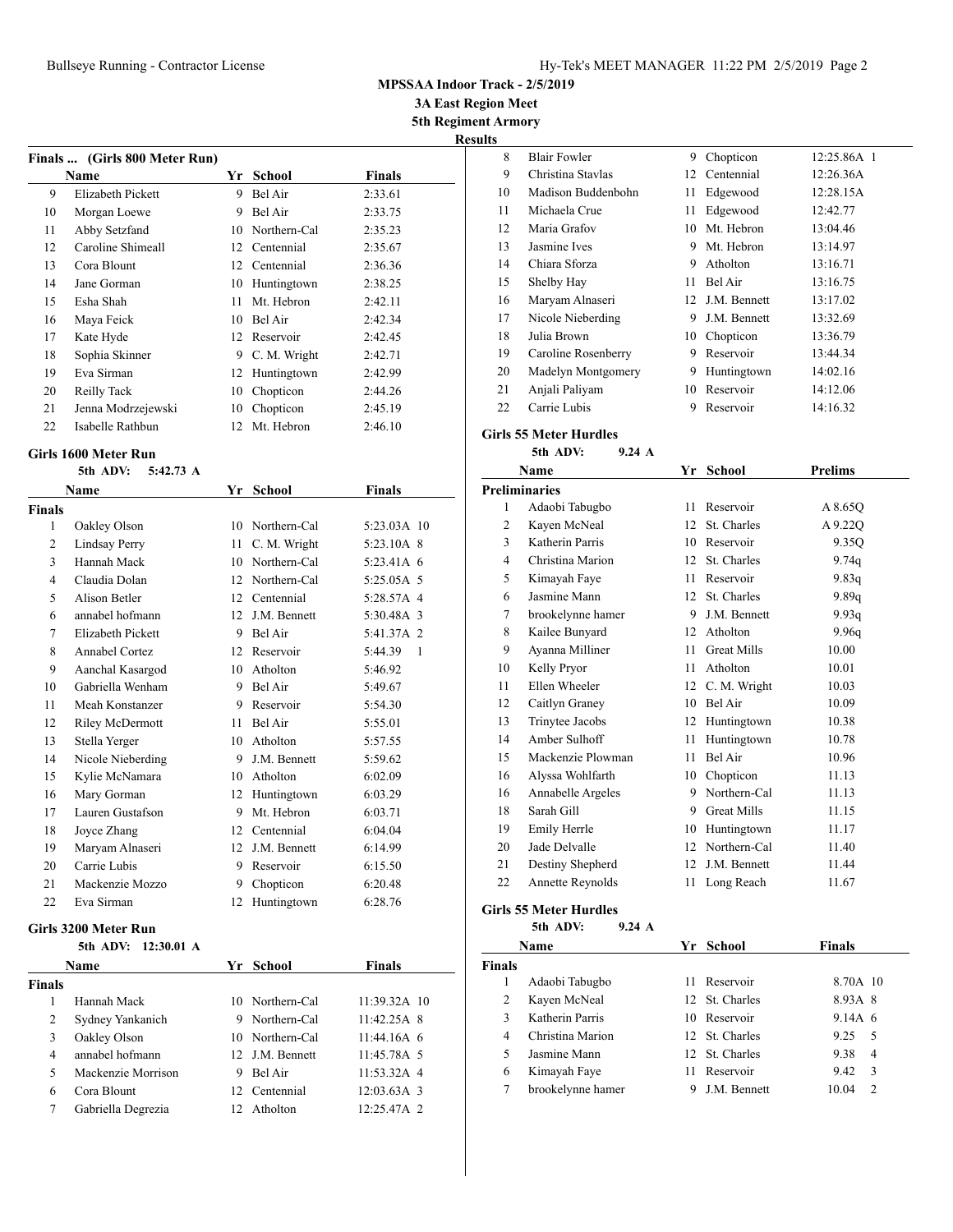**3A East Region Meet**

**5th Regiment Armory**

## **Results**

| Finals  (Girls 55 Meter Hurdles) |                                     |                         |                           |   |  |  |
|----------------------------------|-------------------------------------|-------------------------|---------------------------|---|--|--|
|                                  | Name                                | Yr<br><b>School</b>     | <b>Finals</b>             |   |  |  |
| 8                                | Kailee Bunyard                      | 12<br>Atholton          | $\mathbf{1}$<br>10.06     |   |  |  |
|                                  | Girls 4x200 Meter Relay             |                         |                           |   |  |  |
|                                  | 5th ADV:<br>1:53.35 A               |                         |                           |   |  |  |
|                                  | Team                                | Relay                   | Finals                    |   |  |  |
| <b>Finals</b>                    |                                     |                         |                           |   |  |  |
| 1                                | Mt. Hebron                          |                         | 1:48.04A 10               |   |  |  |
|                                  | 1) Blaire Ridgely 12                | 2) Jaiden Ritter 12     |                           |   |  |  |
|                                  | 3) Garcelle Pierre 10               | 4) Sierrah Matthews 10  |                           |   |  |  |
| 2                                | Reservoir                           |                         | $1:52.22A$ 8              |   |  |  |
|                                  | 1) Adaobi Tabugbo 11                | 2) Breyonna Young 10    |                           |   |  |  |
|                                  | 3) Adeola Opadina 10                | 4) Sophie Davidson 9    |                           |   |  |  |
| 3                                | St. Charles                         |                         | 1:53.38<br>6              |   |  |  |
|                                  | 1) Ma'Kayla Handy 12                | 2) Christina Marion 12  |                           |   |  |  |
|                                  | 3) Zaria Wilson 10                  | 4) Jeilani Harvey 10    |                           |   |  |  |
| 4                                | Huntingtown                         |                         | 5<br>1:54.77              |   |  |  |
|                                  | 1) Kailah Beveridge 10              | 2) Kirsten Daugherty 10 |                           |   |  |  |
|                                  | 3) Jaime Pope 12                    | 4) Trinytee Jacobs 12   |                           |   |  |  |
| 5                                | Chopticon                           |                         | 1:55.67<br>4              |   |  |  |
|                                  | 1) Sydney Mushrush 12               | 2) Jill Hayden 10       |                           |   |  |  |
|                                  | 3) Kaylen Goddard 9                 | 4) Natalie Thomas 11    |                           |   |  |  |
| 6                                | Long Reach                          |                         | 1:57.87                   | 3 |  |  |
|                                  | 1) Sidney Strong 12                 | 2) Micaiah Harvey 9     |                           |   |  |  |
|                                  | 3) Annette Reynolds 11              | 4) Makayla Bell 11      |                           |   |  |  |
| 7                                | Atholton                            |                         | $\overline{c}$<br>1:57.98 |   |  |  |
|                                  | 1) Morgan Nasir 10                  | 2) Kailee Bunyard 12    |                           |   |  |  |
|                                  | 3) Aniyah Nelson 11                 | 4) Kendall Dean 9       |                           |   |  |  |
| 8                                | James M. Bennett                    |                         | 2:00.01<br>1              |   |  |  |
|                                  | 1) Makenzie Bryant 11               | 2) Destiny Shepherd 12  |                           |   |  |  |
|                                  | 3) Vesta Tamunokure 12<br>Bel Air   | 4) brookelynne hamer 9  |                           |   |  |  |
| 9                                |                                     |                         | 2:00.21                   |   |  |  |
|                                  | 1) Mackenzie Plowman 11             | 2) Mackenzie Mullan 9   |                           |   |  |  |
| 10                               | 3) Payton Saboy 10<br>Great Mills   | 4) Caitlyn Graney 10    | 2:03.42                   |   |  |  |
|                                  |                                     |                         |                           |   |  |  |
|                                  | 1) Sara Fletcher 11                 | 2) Arshayla Mason 9     |                           |   |  |  |
| 11                               | 3) Anjanique Sears 10<br>Centennial | 4) Ayanna Milliner 11   | 2:04.32                   |   |  |  |
|                                  | 1) Cherakie Pierre 10               | 2) Hannah Souba 11      |                           |   |  |  |
|                                  | 3) Lauren Karasack 10               | 4) Leah Alkire 11       |                           |   |  |  |
| 12                               | Northern-Cal                        |                         | 2:04.87                   |   |  |  |
|                                  | 1) Jade Delvalle 12                 | 2) Lindsay Fleshman 9   |                           |   |  |  |
|                                  | 3) Jayda Hawkins 10                 | 4) Kacie Hoyle 9        |                           |   |  |  |
| 13                               | Stephen Decatur                     |                         | 2:11.69                   |   |  |  |
|                                  | 1) Jabria Lewis 10                  | 2) Skylar Griffin 9     |                           |   |  |  |
|                                  | 3) Jenna Banks 12                   | 4) Alyssa Romano 11     |                           |   |  |  |
|                                  |                                     |                         |                           |   |  |  |

|               | Girls 4x400 Meter Relay<br>5th ADV:<br>4:24.06A |                                               |   |
|---------------|-------------------------------------------------|-----------------------------------------------|---|
|               | Team                                            | Relay<br>Finals                               |   |
| <b>Finals</b> |                                                 |                                               |   |
| 1             | Mt. Hebron                                      | 4:15.70A 10                                   |   |
|               | 1) Blaire Ridgely 12                            | 2) Jaiden Ritter 12                           |   |
|               | 3) Garcelle Pierre 10                           | 4) Sierrah Matthews 10                        |   |
|               | 1:05.38 (1:05.38)                               | 3:13.97 (1:06.26)<br>2:07.72 (1:02.34)        |   |
|               | 4:15.70 (1:01.73)                               |                                               |   |
| 2             | Reservoir                                       | $4:21.62A$ 8                                  |   |
|               | 1) Katelyn Herberholz 9                         | 2) Rhiannon Little 10                         |   |
|               | 3) Adeola Opadina 10                            | 4) Davina Gyimah 10                           |   |
|               | 1:05.52(1:05.52)                                | 3:16.71 (1:06.50)<br>2:10.22(1:04.70)         |   |
|               | 4:21.62 (1:04.91)                               |                                               |   |
| 3             | Northern-Cal                                    | 4:26.53                                       | 6 |
|               |                                                 |                                               |   |
|               | 1) Diamond Lewis 11<br>3) Oakley Olson 10       | 2) Alaina Teselle 12<br>4) Jasmine Holland 12 |   |
|               | 1:07.96 (1:07.96)                               | 3:21.16 (1:05.89)<br>2:15.27 (1:07.32)        |   |
|               |                                                 |                                               |   |
|               | 4:26.53 (1:05.37)                               |                                               |   |
| 4             | Atholton                                        | 4:30.44                                       | 5 |
|               | 1) Katherine Morris 10                          | 2) Morgan Nasir 10                            |   |
|               | 3) Isha Santhosh 11                             | 4) Emily Brefo 12                             |   |
|               | 1:06.32(1:06.32)                                | 3:21.69 (1:08.74)<br>2:12.95 (1:06.64)        |   |
|               | 4:30.44 (1:08.75)                               |                                               |   |
| 5             | St. Charles                                     | 4:31.11                                       | 4 |
|               | 1) Christina Marion 12                          | 2) Zaria Wilson 10                            |   |
|               | 3) Jasmine Mann 12                              | 4) Jeilani Harvey 10                          |   |
| 6             | Centennial                                      | 4:34.08                                       | 3 |
|               | 1) Danielle Koerner 11                          | 2) Katherine Pistner 12                       |   |
|               | 3) Amaiya Brickhouse 10                         | 4) Cherakie Pierre 10                         |   |
| 7             | Bel Air                                         | 4:34.53                                       | 2 |
|               | 1) Caitlyn Graney 10                            | 2) Mackenzie Mullan 9                         |   |
|               | 3) Shelby Hay 11                                | 4) Payton Saboy 10                            |   |
| 8             | Huntingtown                                     | 4:35.07                                       | 1 |
|               | 1) Trinytee Jacobs 12                           | 2) Sierra Butler 12                           |   |
|               | 3) Mary Gorman 12                               | 4) Jane Gorman 10                             |   |
| 9             | Chopticon                                       | 4:37.60                                       |   |
|               | 1) Jessica Blackwell 11                         | 2) Jill Hayden 10                             |   |
|               | 3) Kaylen Goddard 9                             | 4) Courtlynn Cooney 11                        |   |
| 10            | Edgewood                                        | 4:52.31                                       |   |
|               | 1) Abi Vangrafeiland 11                         | 2) Shelby Johnson 12                          |   |
|               | 3) Lynn Ekwonye 9                               | 4) Evelyn Smith 10                            |   |
| 11            | Stephen Decatur                                 | 4:58.29                                       |   |
|               | 1) Alyssa Romano 11                             | 2) Caroline Gardner 11                        |   |
|               | 3) Dori Krasner 12                              | 4) Jenna Banks 12                             |   |
| 12            | James M. Bennett                                | 4:58.81                                       |   |
|               | 1) Jade Abreu 11                                | 2) Makenzie Bryant 11                         |   |
|               | 3) Maryam Alnaseri 12                           | 4) Nicole Nieberding 9                        |   |
| 13            | <b>Great Mills</b>                              | 5:27.09                                       |   |
|               | 1) Sarah Gill 9                                 | 2) Olivya Ballard 12                          |   |
|               | 3) Arshayla Mason 9                             | 4) Sara Fletcher 11                           |   |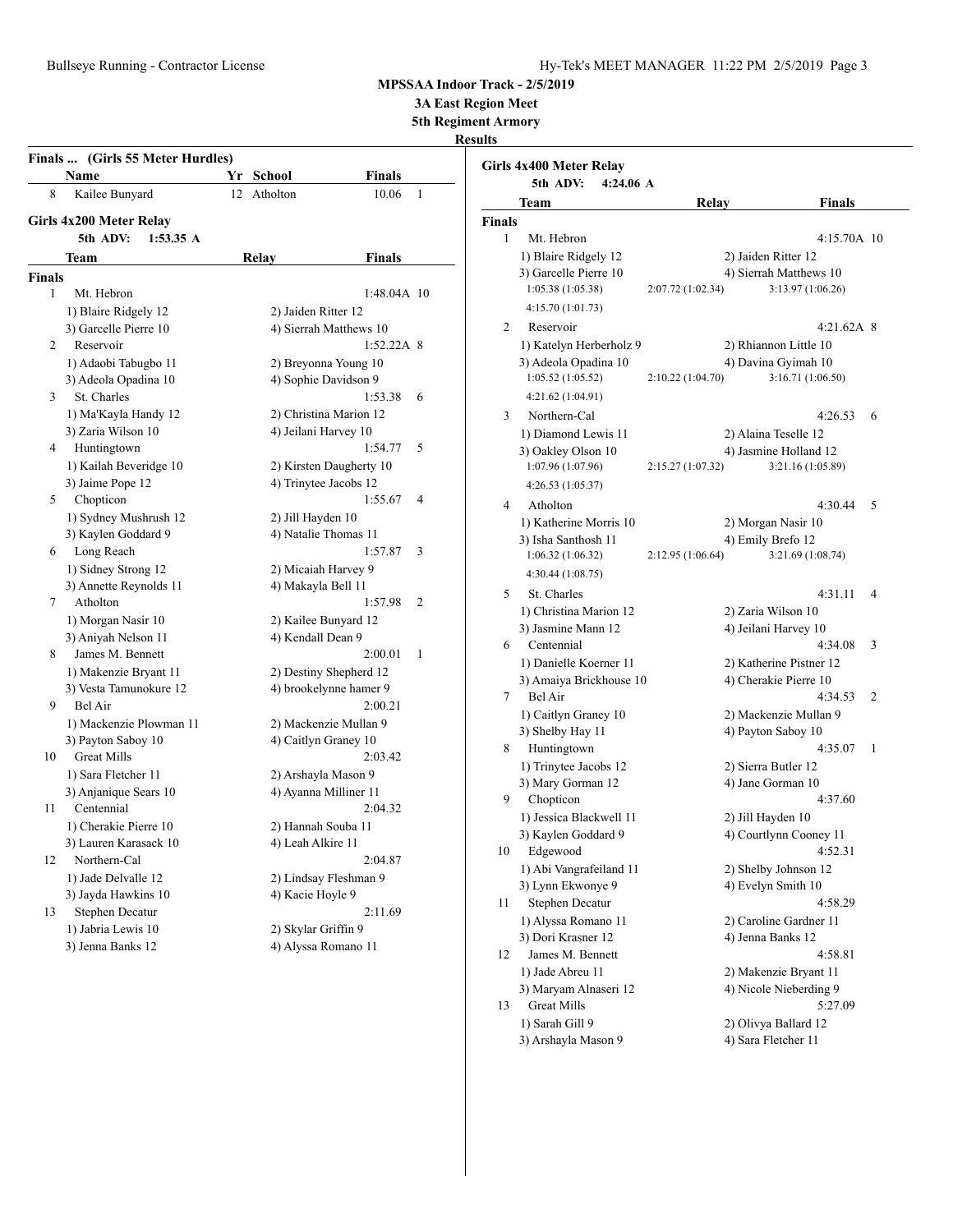**3A East Region Meet**

**5th Regiment Armory**

**Results**

| Girls 4x800 Meter Relay |                          |       |                          |                |
|-------------------------|--------------------------|-------|--------------------------|----------------|
| 5th ADV:<br>Team        | $10:31.47$ A             | Relay | Finals                   |                |
| Finals                  |                          |       |                          |                |
| 1<br>Northern-Cal       |                          |       | 10:12.41A 10             |                |
| 1) Roni Dolan 9         |                          |       | 2) Sydney Yankanich 9    |                |
| 3) Abby Setzfand 10     |                          |       | 4) Kathryn Lawless 10    |                |
| Atholton<br>2           |                          |       | 10:16.80A 8              |                |
| 1) Camryn Streib 12     |                          |       | 2) Katherine Morris 10   |                |
| 3) Emily Brefo 12       |                          |       | 4) Gabriella Degrezia 12 |                |
| Bel Air<br>3            |                          |       | $10:19.55A$ 6            |                |
|                         | 1) Elizabeth Pickett 9   |       | 2) Riley McDermott 11    |                |
|                         | 3) Mackenzie Morrison 9  |       | 4) Morgan Loewe 9        |                |
| Reservoir<br>4          |                          |       | 10:35.30                 | 5              |
| 1) Kate Hyde 12         |                          |       | 2) Lillian Baumann 10    |                |
|                         | 3) Meah Konstanzer 9     |       | 4) Rhiannon Little 10    |                |
| 5<br>Huntingtown        |                          |       | 10:48.22                 | $\overline{4}$ |
| 1) Jane Gorman 10       |                          |       | 2) Mary Gorman 12        |                |
| 3) Eva Sirman 12        |                          |       | 4) Victoria McAnney 10   |                |
| 6<br>Centennial         |                          |       | 10:48.28                 | 3              |
|                         | 1) Katherine Pistner 12  |       | 2) Caroline Shimeall 12  |                |
|                         | 3) Michelle Weaver 10    |       | 4) Marisa Thomas 12      |                |
| Chopticon<br>7          |                          |       | 10:53.78                 | $\overline{2}$ |
| 1) Blair Fowler 9       |                          |       | 2) Reilly Tack 10        |                |
|                         | 3) Jenna Modrzejewski 10 |       | 4) Mackenzie Mozzo 9     |                |
| Mt. Hebron<br>8         |                          |       | 10:54.23                 | 1              |
| 1) Lara Abedin 11       |                          |       | 2) Isabelle Rathbun 12   |                |
|                         | 3) Rachel Fitzsimmons 10 |       | 4) Esha Shah 11          |                |
| 9<br>Edgewood           |                          |       | 10:55.20                 |                |
|                         | 1) Madison Buddenbohn 11 |       | 2) Michaela Crue 11      |                |
| 3) Shelby Johnson 12    |                          |       | 4) Abi Vangrafeiland 11  |                |
| James M. Bennett<br>10  |                          |       | 11:11.36                 |                |
|                         | 1) Nicole Nieberding 9   |       | 2) Jade Abreu 11         |                |
|                         | 3) Maryam Alnaseri 12    |       | 4) annabel hofmann 12    |                |
| Stephen Decatur<br>11   |                          |       | 11:39.07                 |                |
| 1) Dori Krasner 12      |                          |       | 2) Avery Braciszewski 9  |                |
| 3) Erica Hicks 12       |                          |       | 4) Caroline Gardner 11   |                |

### **Girls High Jump**

|               | 5th ADV:<br>$4-09$ A |    |                    |                |
|---------------|----------------------|----|--------------------|----------------|
|               | Name                 | Yr | School             | <b>Finals</b>  |
| <b>Finals</b> |                      |    |                    |                |
| 1             | Sierra Butler        | 12 | Huntingtown        | $4-11.00A$ 10  |
| 2             | Cassidy Bunyard      | 12 | Atholton           | $4-11.00A$ 8   |
| 3             | Allie Droneberger    |    | 10 Northern-Cal    | $4-11.00A$ 6   |
| 4             | Carissa Lauer        | 12 | Huntingtown        | $4-09.00A$ 5   |
| 5             | Sara Fletcher        | 11 | <b>Great Mills</b> | 4-07.00<br>3.5 |
| 5             | Courtlynn Cooney     | 11 | Chopticon          | 4-07.00<br>3.5 |
| 7             | Laiya Saunders       | 10 | Reservoir          | 2<br>4-07.00   |
| 8             | Vera Akum            | 12 | Reservoir          | 4-07.00<br>1   |
| 9             | Jaclyn Burch         | 11 | Chopticon          | $4 - 05.00$    |
| 10            | Mackenzie Plowman    | 11 | Bel Air            | $4 - 05.00$    |
| 11            | Shanyn Burch         | 11 | Chopticon          | 4-05.00        |
| 12            | Annette Reynolds     | 11 | Long Reach         | 4-03.00        |
|               |                      |    |                    |                |

| 12             | <b>Madison Garrigus</b> | 11              | Atholton           | 4-03.00                    |
|----------------|-------------------------|-----------------|--------------------|----------------------------|
| 12             | Mina Hicks              | 10              | <b>Great Mills</b> | 4-03.00                    |
| 12             | Cherakie Pierre         |                 | 10 Centennial      | 4-03.00                    |
| 16             | Shreya Mathur           |                 | 10 Reservoir       | 4-03.00                    |
| ---            | <b>Amiriah Holmes</b>   | 10              | <b>Great Mills</b> | NΗ                         |
| $\overline{a}$ | <b>Ainsley Sowers</b>   | 11              | Mt. Hebron         | NH                         |
| $---$          | Lauren Karasack         |                 | 10 Centennial      | ΝH                         |
|                | <b>Girls Pole Vault</b> |                 |                    |                            |
|                | 5th ADV:<br>7-08 A      |                 |                    |                            |
|                | Name                    |                 | Yr School          | <b>Finals</b>              |
| <b>Finals</b>  |                         |                 |                    |                            |
| 1              | <b>Madison Garrigus</b> | 11              | Atholton           | 8-06.00A 10                |
| 2              | <b>Ainsley Sowers</b>   | 11              | Mt. Hebron         | 8-06.00A 8                 |
| 3              | Kaylee Kim              |                 | 10 Mt. Hebron      | 6<br>7-06.00               |
| $\overline{4}$ | Maison Holcomb          | 11              | Mt. Hebron         | 7-06.00<br>5               |
|                | <b>Girls Shot Put</b>   |                 |                    |                            |
|                | 5th ADV:<br>33-00 $A$   |                 |                    |                            |
|                | Name                    |                 | Yr School          | <b>Finals</b>              |
| <b>Finals</b>  |                         |                 |                    |                            |
| 1              | Morgan Young            |                 | 12 Atholton        | 35-05.00A 10               |
| 2              | Sierra Butler           |                 | 12 Huntingtown     | 34-04.00A 8                |
| 3              | Margie Rayne            | 12              | Stephen Decatur    | 33-03.50A 6                |
| 4              | Ciara Wainwright        | 12              | Atholton           | 32-05.00<br>5              |
| 5              | Ryann Brown             |                 | 10 St. Charles     | 4<br>32-00.50              |
| 6              | Moroti Adewole          | 12 <sup>2</sup> | Centennial         | 3<br>$30-10.50$            |
| 7              | Shannon Baker           | 12              | Chopticon          | 29-11.50<br>$\overline{2}$ |
| 8              | Gabreielle Deal         | $12-12$         | J.M. Bennett       | 29-05.00<br>1              |
| 9              | Na'Shae Early           | 11              | Mt. Hebron         | 29-04.00                   |
| 10             | Tosin Adekola           | 11              | Reservoir          | 28-06.00                   |
| 11             | Madison Chisholm        | 11              | Reservoir          | 28-03.00                   |
| 12             | Zoriah Shockley         | 9               | Stephen Decatur    | 27-08.00                   |
| 13             | Lillian Smith           | 11              | Bel Air            | 27-06.50                   |
| 13             | Ayanna Mackall          | 10              | Huntingtown        | 27-06.50                   |
| 15             | Marisa Russell          |                 | 12 Reservoir       | 27-01.50                   |
| 16             | Jada Dickerson          | 11              | J.M. Bennett       | 26-10.00                   |
| 17             | Jordan Foster           |                 | 10 Mt. Hebron      | 24-05.00                   |
| 18             | Jenna Bell              |                 | 12 Chopticon       | 24-03.50                   |
| 19             | Marissa Dickson         |                 | 10 Centennial      | 24-02.00                   |
| 19             | Leila Avery             | 12              | Centennial         | 24-02.00                   |
| 21             | Vesta Tamunokure        | 12              | J.M. Bennett       | 22-07.00                   |
| 22             | Tahera Rhamdeow         |                 | 12 Great Mills     | 22-04.50                   |
| 23             | Jordan Dorsey           | 10              | Atholton           | 20-10.50                   |
| 24             | Kate Nealon             | 9               | Northern-Cal       | 20-09.00                   |

## **Boys 55 Meter Dash**

**5th ADV: 6.89 A Name Yr School Prelims Preliminaries** 1 Jalen Jasmin 11 Reservoir A 6.67Q 2 Ky'Ree Kirkman 11 Huntingtown A 6.82Q 2 Camron Mattocks 12 Reservoir A 6.82Q 4 Witchell Laurier 11 J.M. Bennett A 6.80q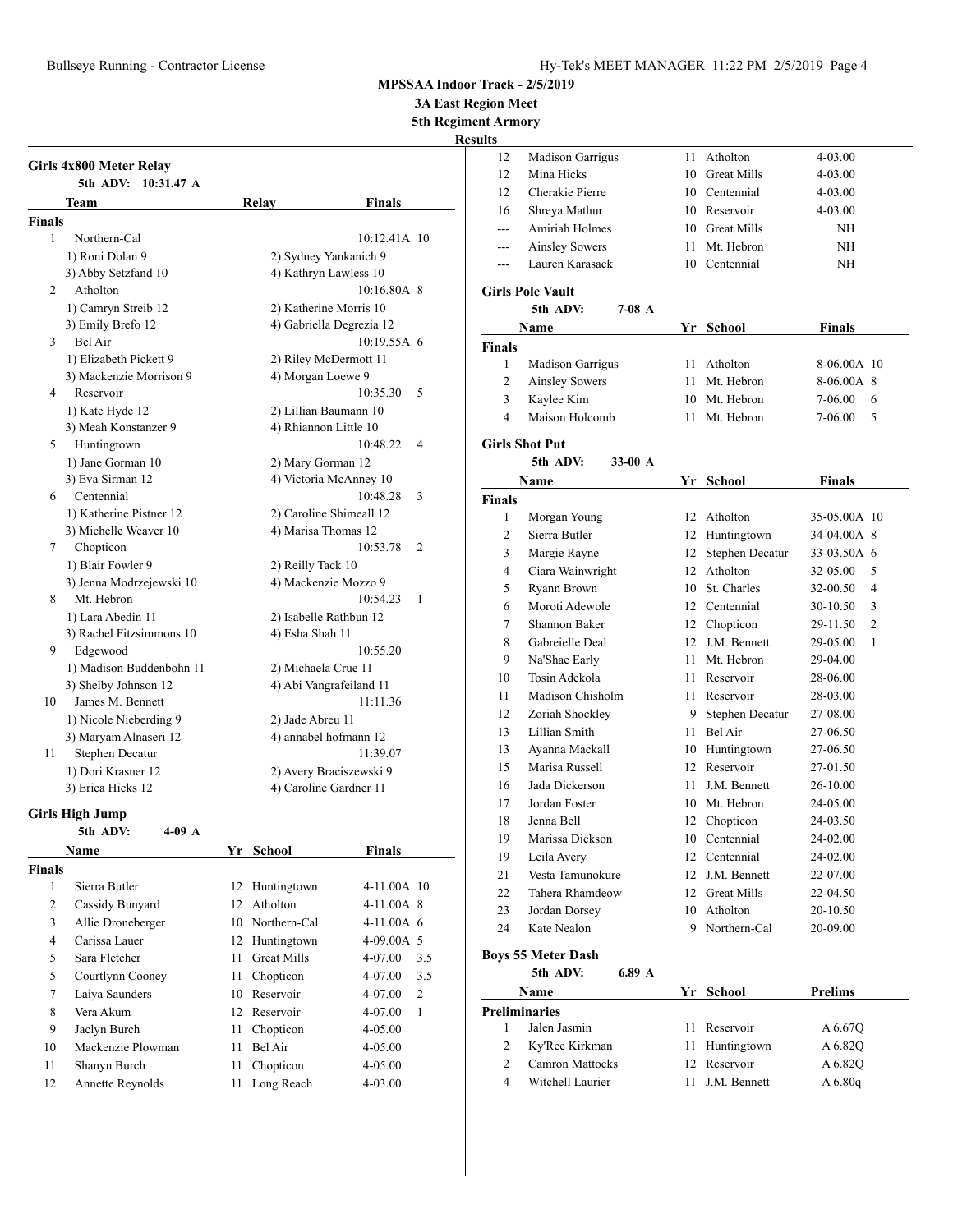**3A East Region Meet**

**5th Regiment Armory Results**

|                | Preliminaries  (Boys 55 Meter Dash)<br><b>Name</b> |    | Yr School       | <b>Prelims</b>          |
|----------------|----------------------------------------------------|----|-----------------|-------------------------|
| 5              | Keith Parks                                        | 11 | Northern-Cal    | $A\,6.83q$              |
| 6              | Talon Campbell                                     |    | 12 Reservoir    | $A\,6.84q$              |
| 7              | Jevontae Fearwell                                  |    | 10 Great Mills  | $A\,6.86q$              |
| 8              | Jacob Schultz                                      |    | 12 J.M. Bennett | $A\,6.87q$              |
| 9              | Anthony Smith                                      |    | 11 Huntingtown  | $A\,6.89q$              |
| 10             | Jaylen Myers                                       |    | 10 Long Reach   | 6.96                    |
| 11             | Ali Bowens                                         |    | 12 Atholton     | 6.98                    |
| 12             | Justin Arjun-Odle                                  |    | 9 St. Charles   | 7.02                    |
| 13             | Kristopher Lytle                                   |    | 12 Atholton     | 7.03                    |
| 14             | Neal Tyler                                         |    | 12 Atholton     | 7.10                    |
| 14             | Tyler Dan                                          |    | 11 Centennial   | 7.10                    |
| 16             | Justin Foreman                                     |    | 12 Huntingtown  | 7.16                    |
| 16             | Jalen Kelley                                       |    | 11 Edgewood     | 7.16                    |
| 18             | Jeremiah Williams                                  |    | 12 Chopticon    | 7.19                    |
| 19             | <b>Tyler Lizzo</b>                                 |    | 12 Mt. Hebron   | 7.20                    |
| 20             | Donald Litteral                                    |    | 11 Chopticon    | 7.24                    |
| 21             | Kobe Hill                                          |    | 12 Mt. Hebron   | 7.30                    |
| 22             | Darrian Britto                                     |    | 12 Great Mills  | 7.40                    |
|                |                                                    |    |                 |                         |
|                | <b>Boys 55 Meter Dash</b>                          |    |                 |                         |
|                | 5th ADV:<br>6.89 A                                 |    |                 |                         |
|                | Name                                               |    | Yr School       | Finals                  |
| Finals         |                                                    |    |                 |                         |
| 1              | Jalen Jasmin                                       | 11 | Reservoir       | 6.66A 10                |
| 2              | Keith Parks                                        |    | 11 Northern-Cal | 6.77A 8                 |
| 3              | Ky'Ree Kirkman                                     |    | 11 Huntingtown  | 6.78A 6                 |
| 4              | <b>Camron Mattocks</b>                             |    | 12 Reservoir    | 6.82A 5                 |
| 5              | Anthony Smith                                      |    | 11 Huntingtown  | 6.85A 4                 |
| 6              | Witchell Laurier                                   |    | 11 J.M. Bennett | 6.85A 3                 |
| 7              | Jacob Schultz                                      |    | 12 J.M. Bennett | 6.94<br>$\overline{c}$  |
| 8              | Jevontae Fearwell                                  |    | 10 Great Mills  | 6.97<br>$\mathbf{1}$    |
| 9              | Talon Campbell                                     |    | 12 Reservoir    | 7.05                    |
|                |                                                    |    |                 |                         |
|                | <b>Boys 300 Meter Dash</b><br>5th ADV:<br>38.28 A  |    |                 |                         |
|                | Name                                               |    | Yr School       | Finals                  |
| Finals         |                                                    |    |                 |                         |
| $\mathbf{1}$   | Talon Campbell                                     | 12 | Reservoir       | 38.16A 10               |
| $\mathbf{2}$   | Jacob Schultz                                      | 12 | J.M. Bennett    | 38.28A 8                |
| 3              | <b>Emmanuel Ibeh</b>                               | 12 | Reservoir       | 38.37<br>6              |
| $\overline{4}$ | Justin Evans                                       | 10 | Mt. Hebron      | 5                       |
|                |                                                    |    | St. Charles     | 38.69                   |
| 5              | Sherrod Frye                                       | 12 |                 | 4<br>38.70              |
| 6              | Jevontae Fearwell                                  |    | 10 Great Mills  | 3<br>39.02              |
| 7              | Ali Bowens                                         | 12 | Atholton        | $\overline{c}$<br>39.11 |
| 8              | Evan Couvillion                                    | 11 | Huntingtown     | $\mathbf{1}$<br>39.15   |
| 9              | Kimball Tyler                                      | 11 | Long Reach      | 39.42                   |
| 10             | Kobe Hill                                          |    | 12 Mt. Hebron   | 39.49                   |
| 11             | Kristopher Lytle                                   |    | 12 Atholton     | 39.65                   |
| 12             | Noah Alper                                         | 12 | Atholton        | 39.85                   |
| 13             | Donald Litteral                                    | 11 | Chopticon       | 39.96                   |
| 14             | Justin Arjun-Odle                                  | 9  | St. Charles     | 40.03                   |
| 15             | Thomas Altman                                      | 11 | Centennial      | 40.59                   |
| 16             | Kephart Pryor                                      | 11 | Edgewood        | 40.64                   |

| .  |                  |     |                    |       |
|----|------------------|-----|--------------------|-------|
| 17 | Tyler Lizzo      |     | 12 Mt. Hebron      | 40.79 |
| 17 | Dakota Mayfield  | 11. | Reservoir          | 40.79 |
| 19 | Gavin Bunting    |     | 12 Stephen Decatur | 40.80 |
| 20 | Tyler Dan        | 11. | Centennial         | 41.29 |
| 21 | Josh Bauman      | 11. | Northern-Cal       | 41.34 |
| 22 | Witchell Laurier |     | 11 J.M. Bennett    | 42.88 |
| 23 | Marco Ayhon      |     | 12 Centennial      | 43.01 |
| 24 | Jaylen Myers     | 10  | Long Reach         | 43.98 |
|    |                  |     |                    |       |

## **Boys 500 Meter Run**

## **5th ADV: 1:11.10 A**

|                | Name                   | Yr | <b>School</b>   | <b>Finals</b>           |
|----------------|------------------------|----|-----------------|-------------------------|
| <b>Finals</b>  |                        |    |                 |                         |
| 1              | Talon Campbell         | 12 | Reservoir       | $1:10.47A$ 10           |
| $\overline{2}$ | Tyler Modrzejewski     | 12 | Chopticon       | $1:10.60A$ 8            |
| 3              | Ian Fokum              | 12 | Huntingtown     | $1:10.63A$ 6            |
| 4              | Kimball Tyler          | 11 | Long Reach      | 1:12.08<br>5            |
| 5              | Justin Evans           | 10 | Mt. Hebron      | 1:12.38<br>4            |
| 6              | Evan Kocsis            | 11 | Mt. Hebron      | 3<br>1:12.79            |
| 7              | Nicolas Gagnon         | 12 | Chopticon       | 1:14.07<br>2            |
| 8              | Ethan Hall             | 11 | St. Charles     | $\mathbf{1}$<br>1:14.09 |
| 9              | Gavin Bunting          | 12 | Stephen Decatur | 1:15.91                 |
| 10             | Ryen Dean              | 11 | Edgewood        | 1:16.24                 |
| 11             | <b>Justin Werner</b>   | 10 | Atholton        | 1:17.27                 |
| 12             | <b>Vincent Stevens</b> | 10 | Reservoir       | 1:17.40                 |
| 13             | Jonathan Rogers        | 10 | Atholton        | 1:17.66                 |
| 14             | Maxwell Fisher         | 12 | Bel Air         | 1:17.68                 |
| 15             | Andres Carattini       | 10 | Atholton        | 1:17.71                 |
| 16             | Wyatt Magargle         | 10 | Chopticon       | 1:17.78                 |
| 17             | Murtaaz Malik          | 11 | Centennial      | 1:17.87                 |
| 18             | Chad Fischer           | 12 | Stephen Decatur | 1:18.97                 |
| 19             | Kevin Rowland          | 11 | Edgewood        | 1:19.70                 |
| 20             | Brandon Stein          | 9  | Northern-Cal    | 1:21.53                 |
|                |                        |    |                 |                         |

## **Boys 800 Meter Run**

### **5th ADV: 2:07.68 A**

|               | Name                    | Yr | <b>School</b>   | Finals                    |
|---------------|-------------------------|----|-----------------|---------------------------|
| <b>Finals</b> |                         |    |                 |                           |
| 1             | Tyler Modrzejewski      | 12 | Chopticon       | 2:03.93A 10               |
| 2             | Kevin Beck              | 12 | Stephen Decatur | $2:04.04A$ 8              |
| 3             | Dylan Mcmahan           | 10 | Chopticon       | $2:05.14A$ 6              |
| 4             | Ian Fokum               | 12 | Huntingtown     | $2:05.43A$ 5              |
| 5             | Noah Kim                | 12 | Reservoir       | $2:07.61A$ 4              |
| 6             | Nick Weber              | 12 | Atholton        | 2:08.10<br>3              |
| 7             | Evan Kocsis             | 11 | Mt. Hebron      | 2:08.62<br>$\overline{c}$ |
| 8             | Joel Evans              | 12 | Mt. Hebron      | 2:09.23<br>1              |
| 9             | <b>Steven Brissette</b> | 11 | Northern-Cal    | 2:09.44                   |
| 10            | William Jones           | 10 | Mt. Hebron      | 2:12.67                   |
| 11            | Justin Ziegler          | 12 | Centennial      | 2:13.56                   |
| 12            | Jeffrey Wedding         | 10 | Chopticon       | 2:14.02                   |
| 13            | Ben Sprague             | 11 | C. M. Wright    | 2:14.33                   |
| 14            | Matt Macdonald          | 11 | Atholton        | 2:14.45                   |
| 15            | Collin Carter           | 10 | Reservoir       | 2:14.59                   |
| 16            | Julian Vissering        | 10 | Reservoir       | 2:14.60                   |
| 17            | Bryan Key               | 10 | C. M. Wright    | 2:14.67                   |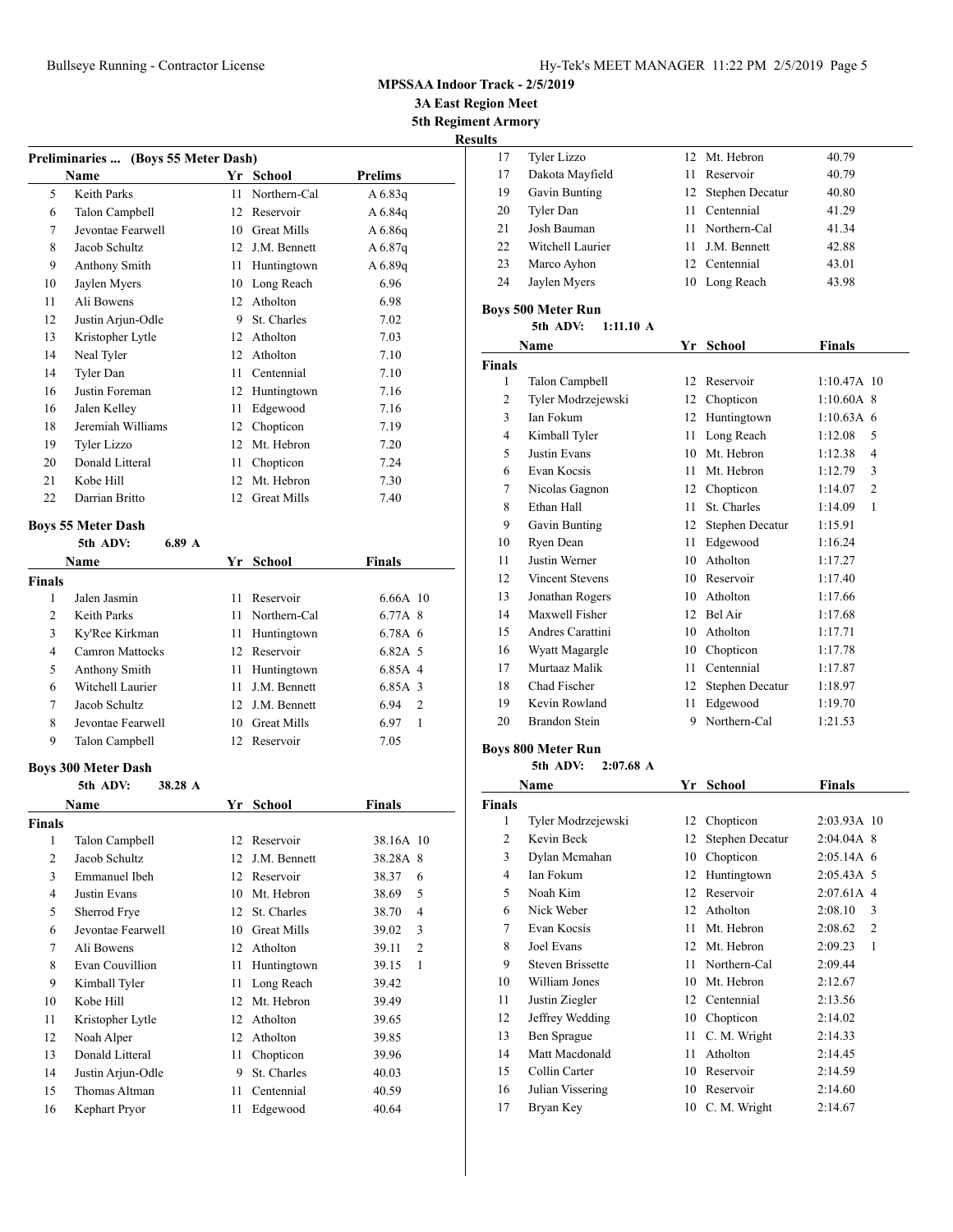**Name Yr School Finals** 18 Jacob Cole 10 Centennial 2:16.10 19 Cameron Hindle 10 Long Reach 2:17.52 20 Samuel Hill 11 Huntingtown 2:18.40 21 Carter McClendon 11 Stephen Decatur 2:31.62

**Name Yr School Finals**

 Conor McGirr 11 Huntingtown 4:37.54A 10 Zachary Wedding 10 Chopticon 4:41.03A 8 Justin Ziegler 12 Centennial 4:42.52A 6 Noah Kim 12 Reservoir 4:44.09A 5

**Finals ... (Boys 800 Meter Run)**

**5th ADV: 4:45.59 A**

**Boys 1600 Meter Run**

**Finals**

| <b>MPSSAA Indoor Track - 2/5/2019</b> |  |  |
|---------------------------------------|--|--|
|---------------------------------------|--|--|

**3A East Region Meet**

**5th Regiment Armory**

| 19 | <b>Tristan Dutton</b> | 9 Stephen Decatur | 12:01.34 |
|----|-----------------------|-------------------|----------|
| 20 | Aman Tripathi         | 9 Edgewood        | 12:01.77 |
| 21 | Ethan Dixon           | 11 Reservoir      | 12:03.14 |
| 22 | Tibor Mester          | 10 Reservoir      | 12:12.32 |
|    |                       |                   |          |

#### **Boys 55 Meter Hurdles 5th ADV: 8.39 A**

## **Name Yr School Prelims Preliminaries** 1 Mathew LeRoux 12 Huntingtown 8.53Q 2 Jackson Blackburn 11 Huntingtown 8.73Q 3 Jason Stone 10 Great Mills 8.77Q 4 Olaoluwasubomi Olumide 12 Mt. Hebron 8.76q 5 Zachary Garwacki 11 Centennial 8.79q 6 Gavin Hearn 10 J.M. Bennett 8.97q 7 Cason Bradford 9 Northern-Cal 9.03q 8 Stephen Cullinan 12 Bel Air 9.29q 9 Okechukwu Tabugbo 10 Reservoir 9.31 10 Darrian Britto 12 Great Mills 9.34 11 Bryant Langham 10 Reservoir 9.41 12 Michael Jones 12 Great Mills 9.49 13 Rojay Foster 10 J.M. Bennett 9.67 14 Nathan Robertello 10 Bel Air 9.82 15 Weston Van Erp 10 Chopticon 9.94 16 John Hall Jr. 12 Chopticon 9.99 17 nate petion 11 J.M. Bennett 10.13 18 Micah Briscoe 12 Chopticon 10.14 19 Samuel Oates 10 Stephen Decatur 10.34 20 Christian Standfield 11 Mt. Hebron 10.83 21 Zachary Fuchsluger 11 Stephen Decatur 10.98 22 Stephan Khangaa 12 Reservoir 11.34 --- Olufemi Yessoufou 12 Mt. Hebron DQ

#### **Boys 55 Meter Hurdles**

**5th ADV: 8.39 A**

| <b>Name</b>            |                            | School       | <b>Finals</b>                                                                                              |               |
|------------------------|----------------------------|--------------|------------------------------------------------------------------------------------------------------------|---------------|
|                        |                            |              |                                                                                                            |               |
| Mathew LeRoux          |                            |              | 8.51                                                                                                       | 10            |
| Zachary Garwacki       |                            |              | 8.66                                                                                                       | 8             |
| Jackson Blackburn      | 11.                        | Huntingtown  | 8.78                                                                                                       | 6             |
| Jason Stone            |                            |              | 8.86                                                                                                       | 5             |
| Olaoluwasubomi Olumide |                            |              | 9.02                                                                                                       | 4             |
| Gavin Hearn            |                            |              | 9.23                                                                                                       | 3             |
| Stephen Cullinan       |                            |              | 9.32                                                                                                       | $\mathcal{D}$ |
| Cason Bradford         | 9                          | Northern-Cal | 9.41                                                                                                       | 1             |
| Boys 4x200 Meter Relay |                            |              |                                                                                                            |               |
|                        | $1:39.77 \; A$<br>5th ADV: |              | Yr.<br>12 Huntingtown<br>11 Centennial<br>10 Great Mills<br>12 Mt. Hebron<br>10 J.M. Bennett<br>12 Bel Air |               |

| Team                | Relav | <b>Finals</b>         |  |
|---------------------|-------|-----------------------|--|
| <b>Finals</b>       |       |                       |  |
| Reservoir           |       | $1:38.35A$ 10         |  |
| 1) Jalen Jasmin 11  |       | 2) Camron Mattocks 12 |  |
| 3) Emmanuel Ibeh 12 |       | 4) Dakota Mayfield 11 |  |

| 5              | Jacob Cole                    | 10              | Centennial                      | 4:44.39A 4                 |
|----------------|-------------------------------|-----------------|---------------------------------|----------------------------|
| 6              | Sam Iseman                    | 12              | Mt. Hebron                      | 4:44.96A 3                 |
| 7              | Jeffrey Wedding               | 10              | Chopticon                       | 4:45.54A 2                 |
| 8              | Cameron Hindle                | 10              | Long Reach                      | 4:49.26<br>$\overline{1}$  |
| 9              | Andrew Giordano               | 11              | Bel Air                         | 4:56.44                    |
| 10             | Ben Sprague                   | 11              | C. M. Wright                    | 4:58.50                    |
| 11             | Bryan Key                     | 10              | C. M. Wright                    | 4:59.08                    |
| 12             | Andrew Plowman                | 12              | Bel Air                         | 4:59.54                    |
| 13             | Cameron King                  | 9               | Northern-Cal                    | 5:01.43                    |
| 14             | Logan Kim                     | 10              | Reservoir                       | 5:02.22                    |
| 15             | Vikas Reddy                   |                 | 10 Mt. Hebron                   | 5:03.58                    |
| 16             | Nicholas Venginickel          |                 | 10 Mt. Hebron                   | 5:03.71                    |
| 17             | Yousuf Al Naseri              | 11              | J.M. Bennett                    | 5:07.92                    |
| 18             | Raghav Prabakaran             | 12              | Atholton                        | 5:07.95                    |
| 19             | Nick Fato                     | 10 <sup>1</sup> | Atholton                        | 5:10.63                    |
| 20             | <b>Tanner Cummins</b>         |                 | 12 C. M. Wright                 | 5:14.13                    |
| 21             | Owen Bennertz                 | 10              | Reservoir                       | 5:14.54                    |
|                | <b>Boys 3200 Meter Run</b>    |                 |                                 |                            |
|                | 5th ADV: 10:29.23 A           |                 |                                 |                            |
|                | <b>Name</b>                   |                 | Yr School                       | <b>Finals</b>              |
| <b>Finals</b>  |                               |                 |                                 |                            |
| $\mathbf{1}$   | Caleb Zylka                   | 11              | Bel Air                         | 10:04.30A 10               |
| $\overline{2}$ | William Jones                 | 10              | Mt. Hebron                      | 10:17.79A 8                |
| 3              | Conor McGirr                  | 11              | Huntingtown                     | 10:21.97A 6                |
| $\overline{4}$ | Zach Deming                   | 12              | Centennial                      | 10:27.97A 5                |
| 5              | Jake Perret                   | 12 <sup>2</sup> | Atholton                        | 10:28.63A 4                |
| 6              | Jack Lehnhardt                | 12              | Northern-Cal                    | 10:30.74<br>3              |
| 7              | Zachary Wedding               | 10              | Chopticon                       | 10:32.51<br>$\overline{2}$ |
| $\circ$        | $C_{\text{onioy}} C_{\alpha}$ |                 | $10 \quad \text{Da}1 \text{ A}$ | $10.52.55$ 1               |

|                | 3111 ADV: 10:29.23 A |    |              |                            |
|----------------|----------------------|----|--------------|----------------------------|
|                | Name                 | Yr | School       | Finals                     |
| Finals         |                      |    |              |                            |
| 1              | Caleb Zylka          | 11 | Bel Air      | 10:04.30A 10               |
| $\overline{2}$ | William Jones        | 10 | Mt. Hebron   | 10:17.79A 8                |
| 3              | Conor McGirr         | 11 | Huntingtown  | 10:21.97A 6                |
| $\overline{4}$ | Zach Deming          | 12 | Centennial   | 10:27.97A 5                |
| 5              | Jake Perret          | 12 | Atholton     | 10:28.63A 4                |
| 6              | Jack Lehnhardt       | 12 | Northern-Cal | 10:30.74<br>3              |
| 7              | Zachary Wedding      | 10 | Chopticon    | $\overline{2}$<br>10:32.51 |
| 8              | Sanjay Sethi         | 10 | Bel Air      | 10:53.55<br>1              |
| 9              | Eric Becker          | 12 | Atholton     | 10:56.24                   |
| 10             | Thomas Foulkes       | 9  | Huntingtown  | 10:57.17                   |
| 11             | Yousuf Al Naseri     | 11 | J.M. Bennett | 11:03.32                   |
| 12             | Jacob Hauf           | 9  | Mt. Hebron   | 11:03.40                   |
| 13             | Shane Ivy            | 9  | Bel Air      | 11:07.52                   |
| 14             | Ryan Cadwallader     | 11 | J.M. Bennett | 11:21.46                   |
| 15             | Giuliano Guttadauro  | 10 | Huntingtown  | 11:26.36                   |
| 16             | Elliott Pochettino   | 11 | Reservoir    | 11:40.08                   |
| 17             | Ryan Buddenbohn      | 9  | Edgewood     | 11:43.60                   |
| 18             | Douglas Hoover       | 10 | Chopticon    | 11:57.76                   |
|                |                      |    |              |                            |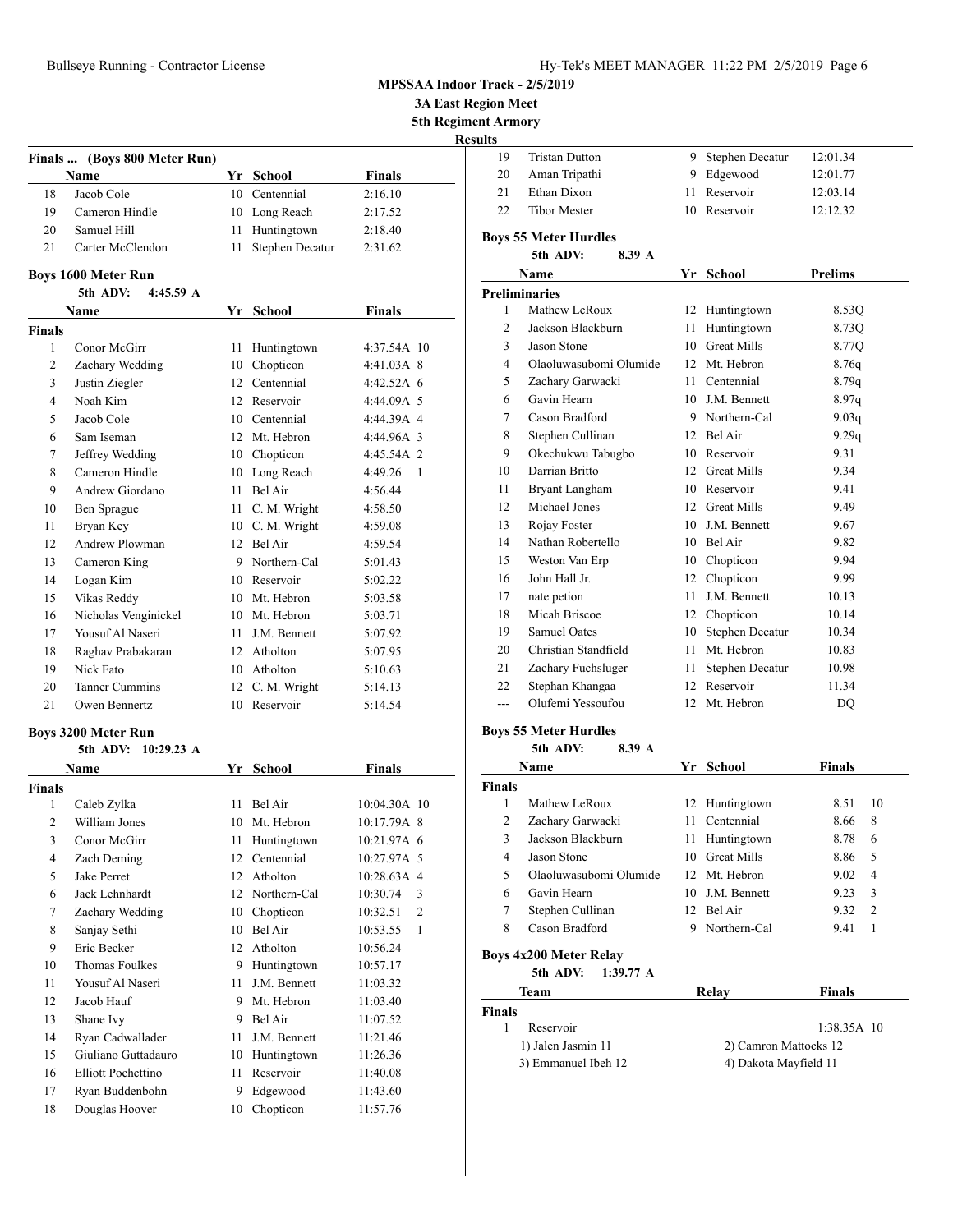Bullseye Running - Contractor License Hy-Tek's MEET MANAGER 11:22 PM 2/5/2019 Page 7

**MPSSAA Indoor Track - 2/5/2019**

**3A East Region Meet**

**5th Regiment Armory**

**Results** 

| Finals | (Boys 4x200 Meter Relay)                                         |                          |                 |    |
|--------|------------------------------------------------------------------|--------------------------|-----------------|----|
|        | Team                                                             | <b>Relay</b>             | <b>Finals</b>   |    |
| 2      | Huntingtown                                                      |                          | 1:38.58A 8      |    |
|        | 1) Justin Foreman 12                                             | 2) Anthony Smith 11      |                 |    |
|        | 3) Ky'Ree Kirkman 11                                             | 4) Evan Couvillion 11    |                 |    |
| 3      | James M. Bennett                                                 |                          | 1:39.57A 6      |    |
|        | 1) Witchell Laurier 11                                           | 2) Azariah Mapp 12       |                 |    |
|        | 3) John Charles 10                                               | 4) Jacob Schultz 12      |                 |    |
| 4      | Mt. Hebron                                                       |                          | 1:40.49         | 5  |
|        | 1) Justin Evans 10                                               | 2) Kobe Hill 12          |                 |    |
|        | 3) Olaoluwasubomi Olumide 12                                     | 4) Tyler Lizzo 12        |                 |    |
| 5      | <b>Great Mills</b>                                               |                          | 1:42.38         | 4  |
|        | 1) Darrian Britto 12                                             | 2) Edward Stopa 10       |                 |    |
|        | 3) Jason Stone 10                                                | 4) Jevontae Fearwell 10  |                 |    |
| 6      | Atholton                                                         |                          | 1:42.77         | 3  |
|        | 1) Kristopher Lytle 12                                           | 2) Noah Alper 12         |                 |    |
|        | 3) Ali Bowens 12                                                 | 4) Neal Tyler 12         |                 |    |
| 7      | Long Reach                                                       |                          | 1:42.84         | 2  |
|        | 1) Jaylen Myers 10                                               | 2) Kimball Tyler 11      |                 |    |
|        | 3) Christopher Young 12                                          | 4) Jaylan Turner 11      |                 |    |
| 8      | Chopticon                                                        |                          | 1:43.73         | 1  |
|        | 1) Brandon Briones 12                                            | 2) Tanner Schneider 11   |                 |    |
|        | 3) Donald Litteral 11                                            | 4) Jeremiah Williams 12  |                 |    |
| 9      | Edgewood                                                         |                          | 1:44.25         |    |
|        | 1) Jalen Kelley 11                                               | 2) Sayo Oyenuga 11       |                 |    |
|        | 3) Kevin Rowland 11                                              | 4) Kephart Pryor 11      |                 |    |
| 10     | Northern-Cal                                                     |                          | 1:44.88         |    |
|        | 1) Cason Bradford 9                                              | 2) Brandon Stein 9       |                 |    |
|        | 3) Josh Bauman 11                                                | 4) Alex Shilling 11      |                 |    |
| 11     | Stephen Decatur                                                  |                          | 1:53.72         |    |
|        | 1) Raul Gault 9                                                  | 2) Jonathan Santana 12   |                 |    |
|        | 3) Daquon Collick 12                                             | 4) Gavin Bunting 12      |                 |    |
|        | Bel Air                                                          |                          | DQ              |    |
|        | 1) Victor Ngu 9                                                  | 2) Ryan Harricharan 10   |                 |    |
|        | 3) Nathan Robertello 10                                          | 4) Kameron Harris 9      |                 |    |
|        |                                                                  |                          |                 |    |
|        | <b>Boys 4x400 Meter Relay</b><br>5th ADV:<br>$3:42.84 \text{ A}$ |                          |                 |    |
|        | Team                                                             | Relay                    | Finals          |    |
| Finals |                                                                  |                          |                 |    |
| -1     | Mt. Hebron                                                       |                          | 3:44.26         | 10 |
|        | 1) Kobe Hill 12                                                  | 2) Justin Evans 10       |                 |    |
|        | 3) Tyler Lizzo 12                                                | 4) Connor Croft 9        |                 |    |
|        | 55.33 (55.33)                                                    | 1:52.45(57.12)           | 2:50.22(57.77)  |    |
|        | 3:44.26 (54.05)                                                  |                          |                 |    |
|        |                                                                  |                          |                 |    |
| 2      | Chopticon                                                        |                          | 3:44.84         | 8  |
|        | 1) Nicolas Gagnon 12                                             | 2) Dylan Mcmahan 10      |                 |    |
|        | 3) Jeffrey Wedding 10                                            | 4) Tyler Modrzejewski 12 |                 |    |
|        | 58.18 (58.18)                                                    | 1:54.21 (56.04)          | 2:51.61 (57.40) |    |
|        | 3:44.84 (53.23)                                                  |                          |                 |    |
| 3      | Huntingtown                                                      |                          | 3:46.88         | 6  |
|        | 1) Evan Couvillion 11                                            | 2) Ky'Ree Kirkman 11     |                 |    |

3) Jackson Blackburn 11 4) Ian Fokum 12<br>57.34 (57.34) 1:53.55 (56.22) 2:52.98

3:46.88 (53.91)

57.34 (57.34) 1:53.55 (56.22) 2:52.98 (59.43)

| 4  | Reservoir              | 3:47.07<br>5                           |  |
|----|------------------------|----------------------------------------|--|
|    | 1) Emmanuel Ibeh 12    | 2) Vincent Stevens 10                  |  |
|    | 3) Julian Vissering 10 | 4) Owen Bennertz 10                    |  |
|    | 55.55 (55.55)          | 2:50.09(57.51)<br>1:52.59(57.04)       |  |
|    | 3:47.07 (56.99)        |                                        |  |
| 5  | Centennial             | 3:47.72<br>4                           |  |
|    | 1) Marco Ayhon 12      | 2) Thomas Altman 11                    |  |
|    | 3) Tyler Dan 11        | 4) Jake Muma 11                        |  |
|    | 1:00.11(1:00.11)       | 1:56.88(56.78)<br>2:51.07 (54.19)      |  |
|    | 3:47.72 (56.66)        |                                        |  |
| 6  | Atholton               | 3:53.15<br>3                           |  |
|    | 1) Andres Carattini 10 | 2) Ethan Sealy 12                      |  |
|    | 3) Justin Werner 10    | 4) Nick Weber 12                       |  |
|    | 58.33 (58.33)          | 2:55.09(58.18)<br>1:56.92(58.59)       |  |
|    | 3:53.15 (58.07)        |                                        |  |
| 7  | Northern-Cal           | 2<br>3:54.16                           |  |
|    | 1) Keith Parks 11      | 2) AJ Barber 11                        |  |
|    | 3) Justin Dowell 9     | 4) Devin Tran 11                       |  |
|    | 58.97 (58.97)          | 1:57.27(58.31)<br>2:55.33 (58.06)      |  |
|    | 3:54.16(58.84)         |                                        |  |
| 8  | Bel Air                | 3:54.18<br>1                           |  |
|    | 1) Stephen Cullinan 12 | 2) Andrew Plowman 12                   |  |
|    | 3) Joshua Phillips 12  | 4) Maxwell Fisher 12                   |  |
|    | 57.89 (57.89)          | 2:55.34(57.51)<br>1:57.83 (59.95)      |  |
|    | 3:54.18(58.85)         |                                        |  |
| 9  | Edgewood               | 4:02.05                                |  |
|    | 1) Ayomi Adediji 11    | 2) Nathaniel Burkhardht 11             |  |
|    | 3) Kevin Rowland 11    | 4) Ryen Dean 11                        |  |
|    | 1:00.73(1:00.73)       | 1:58.80(58.08)<br>3:00.06 (1:01.26)    |  |
|    | 4:02.05 (1:02.00)      |                                        |  |
| 10 | Stephen Decatur        | 4:03.34                                |  |
|    | 1) Sam Rakowski 11     | 2) Chad Fischer 12                     |  |
|    | 3) Gavin Bunting 12    | 4) George Cheynet 11                   |  |
|    | 1:03.78 (1:03.78)      | 3:06.10(1:02.77)<br>2:03.34 (59.56)    |  |
|    | 4:03.34 (57.24)        |                                        |  |
| 11 | Long Reach             | 4:07.10                                |  |
|    | 1) Kimball Tyler 11    | 2) Jaylan Turner 11                    |  |
|    | 3) Ansley Jean 12      | 4) Theodore Richmond 9                 |  |
|    | 59.47 (59.47)          | 1:59.64 (1:00.18)<br>3:04.29 (1:04.65) |  |
|    | 4:07.10 (1:02.82)      |                                        |  |
| 12 | James M. Bennett       | 4:09.62                                |  |
|    | 1) Jalen Woolford 10   | 2) Emmanuel Angu 10                    |  |
|    | 3) John Charles 10     | 4) Ryan Cadwallader 11                 |  |
|    | 59.64 (59.64)          | 3:07.05 (1:02.78)<br>2:04.27 (1:04.64) |  |
|    | 4:09.62 (1:02.57)      |                                        |  |
| 13 | Great Mills            | 4:09.80                                |  |
|    | 1) Michael Jones 12    | 2) Edward Stopa 10                     |  |
|    | 3) Rickhi Smith 9      | 4) Landon Wolfrum 9                    |  |
|    | 1:00.55(1:00.55)       | 3:09.39 (1:04.67)<br>2:04.72 (1:04.18) |  |
|    | 4:09.80 (1:00.42)      |                                        |  |
|    |                        |                                        |  |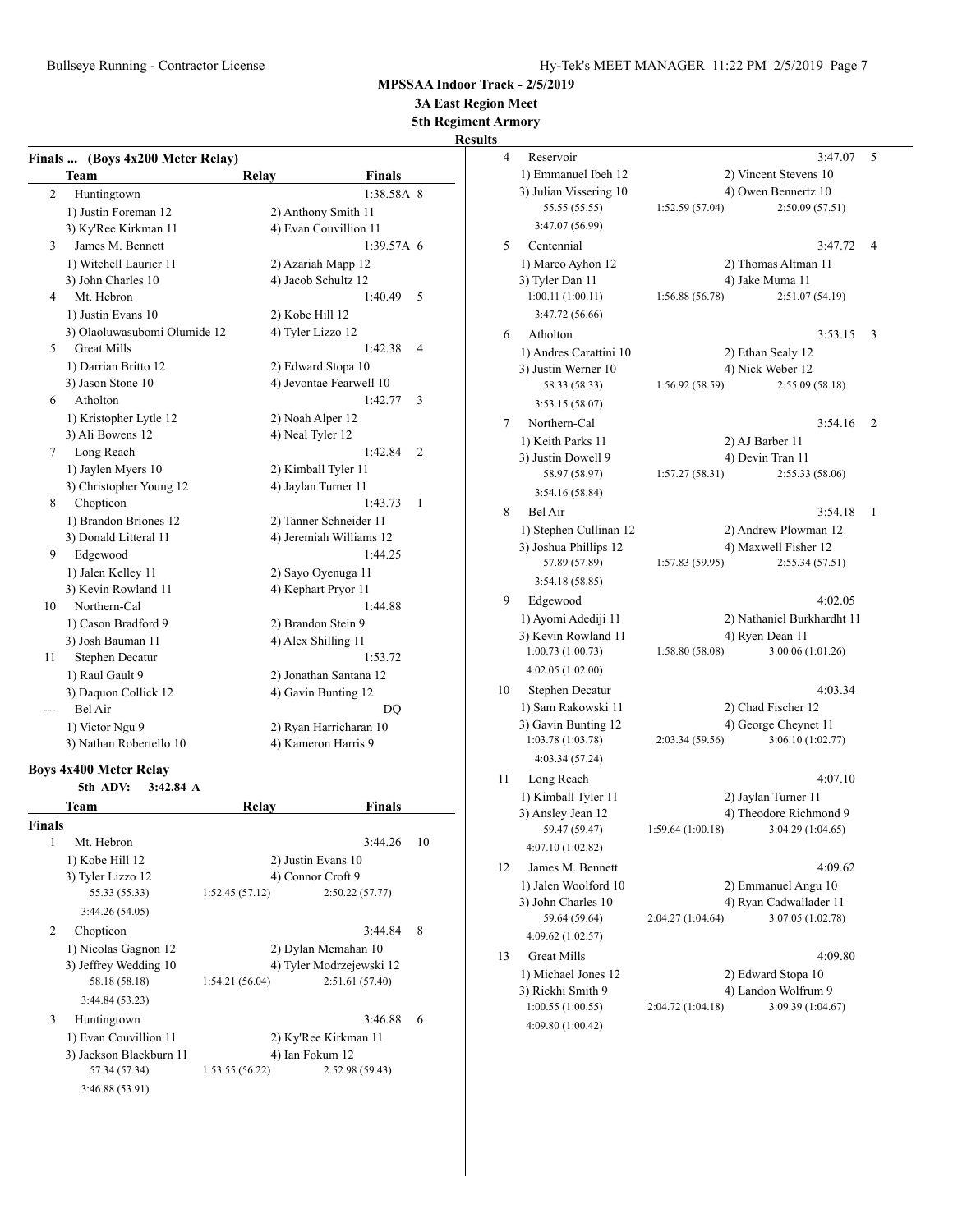**3A East Region Meet**

**5th Regiment Armory**

**Results**

|               | <b>Boys 4x800 Meter Relay</b><br>5th ADV:<br>$8:47.23 \text{ A}$ |                        |                            |
|---------------|------------------------------------------------------------------|------------------------|----------------------------|
|               | Team                                                             | Relay                  | Finals                     |
| <b>Finals</b> |                                                                  |                        |                            |
| 1             | Chopticon                                                        |                        | 8:28.31A 10                |
|               | 1) Jeffrey Wedding 10                                            | 2) Dylan Mcmahan 10    |                            |
|               | 3) Zachary Wedding 10                                            |                        | 4) Tyler Modrzejewski 12   |
| 2             | Mt. Hebron                                                       |                        | 8:33.51A 8                 |
|               | 1) William Jones 10                                              | 2) Evan Kocsis 11      |                            |
|               | 3) Joel Evans 12                                                 | 4) Sam Iseman 12       |                            |
| 3             | Reservoir                                                        |                        | 8:54.87<br>6               |
|               | 1) Owen Bennertz 10                                              | 2) Julian Vissering 10 |                            |
|               | 3) Collin Carter 10                                              | 4) Vincent Stevens 10  |                            |
| 4             | Atholton                                                         |                        | 8:54.93<br>5               |
|               | 1) Nick Weber 12                                                 | 2) Jake Perret 12      |                            |
|               | 3) Justin Werner 10                                              | 4) Matt Macdonald 11   |                            |
| 5             | Stephen Decatur                                                  |                        | 8:57.95<br>4               |
|               | 1) Kevin Beck 12                                                 | 2) Sam Rakowski 11     |                            |
|               | 3) George Cheynet 11                                             | 4) Chad Fischer 12     |                            |
| 6             | Northern-Cal                                                     |                        | 8:59.34<br>3               |
|               | 1) AJ Barber 11                                                  | 2) Justin Dowell 9     |                            |
|               | 3) Jack Lehnhardt 12                                             | 4) Steven Brissette 11 |                            |
| 7             | Bel Air                                                          |                        | 9:06.16<br>2               |
|               | 1) Sanjay Sethi 10                                               | 2) Roger Priebe 10     |                            |
|               | 3) Joshua Phillips 12                                            |                        | 4) Nathan Robertello 10    |
| 8             | Edgewood                                                         |                        | 9:06.38<br>1               |
|               | 1) Ayomi Adediji 11                                              |                        | 2) Nathaniel Burkhardht 11 |
|               | 3) Kevin Rowland 11                                              | 4) Ryen Dean 11        |                            |
| 9             | Huntingtown                                                      |                        | 9:11.42                    |
|               | 1) Thomas Foulkes 9                                              | 2) Samuel Hill 11      |                            |
|               | 3) Evan Fee 11                                                   | 4) Jackson Taylor 11   |                            |
| 10            | Centennial                                                       |                        | 9:21.60                    |
|               | 1) Matthew Thomas 10                                             | 2) Connor Brennan 9    |                            |
|               | 3) Fernando Duraes 10                                            | 4) Jake Muma 11        |                            |
| 11            | James M. Bennett                                                 |                        | 9:25.21                    |
|               | 1) Noah Jordan 12                                                | 2) Daniel Cruz 11      |                            |
|               | 3) Yousuf Al Naseri 11                                           |                        | 4) Ryan Cadwallader 11     |
| 12            | Long Reach                                                       |                        | 9:40.69                    |
|               | 1) Michael Gutelius 12                                           | 2) Nicholas Tapia 11   |                            |
|               | 3) Isaiah Martin 11                                              |                        | 4) Alejandro Cabrera 9     |

## **Boys High Jump**

|               | 5th ADV:<br>$5-10$ A |     |                 |               |                |
|---------------|----------------------|-----|-----------------|---------------|----------------|
|               | Name                 |     | Yr School       | <b>Finals</b> |                |
| <b>Finals</b> |                      |     |                 |               |                |
| 1             | Anthony Smith        | 11  | Huntingtown     | $6-02.00A$ 10 |                |
| 2             | Jacob Schultz        |     | 12 J.M. Bennett | $6-00.00A$ 8  |                |
| 3             | Dorian Coates        | 12  | Atholton        | $5-10.00A$ 6  |                |
| 4             | Olufemi Yessoufou    | 12. | Mt. Hebron      | 5-08.00       | 4.5            |
| 4             | Josh Bauman          | 11  | Northern-Cal    | 5-08.00       | 4.5            |
| 6             | Ky'Ree Kirkman       | 11  | Huntingtown     | 5-06.00       | 3              |
| 7             | Chris Wagner         | 11  | Centennial      | 5-06.00       | $\overline{2}$ |
| 8             | Stephen Cullinan     | 12  | Bel Air         | 5-04.00       | 1              |
| 9             | Zachary Fuchsluger   | 11  | Stephen Decatur | $5-04.00$     |                |

| . . |                        |     |                    |           |  |
|-----|------------------------|-----|--------------------|-----------|--|
| 9   | Jevontae Fearwell      |     | 10 Great Mills     | $5-04.00$ |  |
| 9   | Jeremiah Williams      |     | 12 Chopticon       | 5-04.00   |  |
| 12  | D'Angelo Carroll       | 11. | St. Charles        | 5-04.00   |  |
|     | Olaoluwasubomi Olumide |     | 12 Mt. Hebron      | ΝH        |  |
|     | <b>Grant Turner</b>    |     | 10 Reservoir       | NH        |  |
|     | Cristian Parkins       |     | 10 Atholton        | NH        |  |
| --- | Daquon Collick         |     | 12 Stephen Decatur | NH        |  |
| $-$ | Zachary Garwacki       | 11  | Centennial         | ΝH        |  |
|     | Micah Briscoe          |     | 12 Chopticon       | ΝH        |  |
| --- | Darrien Coates         | 11  | Huntingtown        | ΝH        |  |
| --- | <b>Bryce Jamison</b>   | 11  | Atholton           | NH        |  |
| --- | Ansley Jean            |     | 12 Long Reach      | ΝH        |  |
|     | Gavin Hearn            | 10  | J.M. Bennett       | ΝH        |  |
|     | Jimmy Hinneh           |     | 12 Mt. Hebron      | NH        |  |

# **Boys Pole Vault**

**5th ADV: 9-10 A**

|               | Name             |    | Yr School       | <b>Finals</b>    |  |
|---------------|------------------|----|-----------------|------------------|--|
| <b>Finals</b> |                  |    |                 |                  |  |
|               | Ethan Bishop     |    | 12 Mt. Hebron   | 10-06.00A 10     |  |
| 2             | Sam Iseman       |    | 12 Mt. Hebron   | 9-06.00<br>8     |  |
| 3             | Joseph Peters    |    | 12 Mt. Hebron   | $9 - 00.00$<br>6 |  |
| 4             | Matthew Reynolds | 10 | Bel Air         | 8-00.00<br>5     |  |
| 5             | Justin Hicks     | 9  | Stephen Decatur | 7-00.00<br>4     |  |
| $---$         | Elijah Johnson   | 10 | Reservoir       | ΝH               |  |
| $---$         | Derek Oppenheim  | 10 | Reservoir       | NΗ               |  |

# **Boys Shot Put**

## **5th ADV: 43-05 A**

| Name           |                       | Yr | School             | <b>Finals</b> |    |
|----------------|-----------------------|----|--------------------|---------------|----|
| <b>Finals</b>  |                       |    |                    |               |    |
| 1              | <b>Brian Duperval</b> | 12 | J.M. Bennett       | 42-09.50      | 10 |
| $\overline{c}$ | Marquise Spriggs      | 11 | Northern-Cal       | 42-09.00      | 8  |
| 3              | Kenneth King          | 11 | Huntingtown        | 42-02.00      | 6  |
| 4              | Nathan Williams       | 11 | Chopticon          | $41 - 11.50$  | 5  |
| 5              | Connor Howlin         | 11 | Huntingtown        | 41-09.00      | 4  |
| 6              | Jack Ragonese         | 11 | Centennial         | 40-10.00      | 3  |
| 7              | Mayowa Ajimatanrareje | 12 | Long Reach         | 40-04.50      | 2  |
| 8              | Joseph Zawislak       | 12 | Huntingtown        | 38-09.50      | 1  |
| 9              | Azariah Mapp          | 12 | J.M. Bennett       | 35-11.50      |    |
| 10             | Joshua Odukale        | 12 | Mt. Hebron         | 35-06.50      |    |
| 11             | Donald Evenson        | 12 | Chopticon          | 33-06.00      |    |
| 12             | Evan Jaquis           | 10 | Atholton           | 33-04.00      |    |
| 13             | Seth Vint             | 12 | Long Reach         | 31-04.00      |    |
| 14             | kevin kelly           | 10 | J.M. Bennett       | 31-03.00      |    |
| 15             | Zayon Morgan          | 11 | <b>Great Mills</b> | 31-01.50      |    |
| 16             | Jr., Sidney Marshall  | 10 | Reservoir          | 30-10.00      |    |
| 17             | Miguel Moran          | 10 | Atholton           | 30-09.00      |    |
| 18             | Aaron Cohen           | 10 | Stephen Decatur    | 29-10.50      |    |
| 19             | Joseph Altaner        | 12 | Atholton           | 29-09.00      |    |
| 20             | Lamar Weems           | 11 | Chopticon          | 29-06.00      |    |
| 21             | Gabe Maglaqui         | 12 | Northern-Cal       | 29-01.00      |    |
| 22             | <b>Titus Cameron</b>  | 11 | Reservoir          | 27-03.00      |    |
| 23             | Dorian Broadnax       | 9  | <b>Great Mills</b> | 25-05.50      |    |